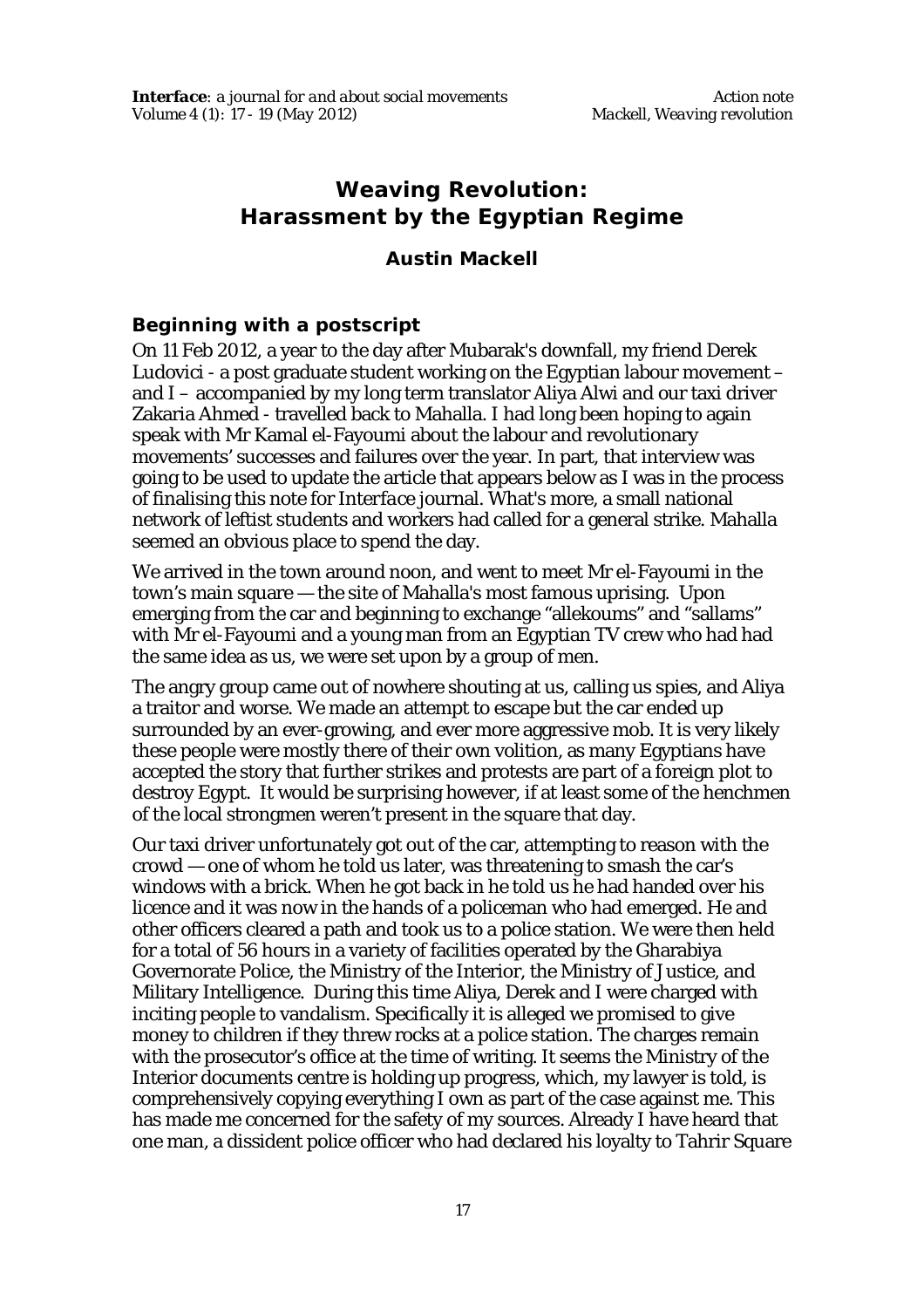(despite being rejected by the revolutionaries) was questioned about his connection to me when harassed by the authorities.



(From left to right) Derek Ludovici, Aliya Alwi, Austin Mackell, Zakaria Ahmed. Police, following our arrest in Mahalla, took this photograph inside a police station. It was then passed to state media, which ran stories about foreign saboteurs and spies having been arrested.

However, my colleagues and I are not the real targets of these charges. They have been concocted as part of a continuing effort to discredit the revolution and further protest actions, in particular strikes, as part of foreign plots against the country's sovereignty and stability. This narrative already has more than a little traction. When, on the day of the planned strikes, the 'honourable citizens' of Mahalla placed two foreign agents and their Egyptian lackeys under citizens' arrest, it was too good a headline to give up. The story continued in the Egyptian press for about a week or so. After the police raided my apartment it was reported that I possessed union pamphlets, books about Hezbollah, and even a collection of Nasrallah's speeches (a present from my father). We even heard reports that our case was raised by one of the defendants in the Mubarak trial as part of the elaborate foreign plot to overthrow him; the same plot that was responsible for the deaths of protesters, rather than the snipers working on his orders! Apart from adding to their propaganda effort, our case also served to further discourage the press, particularly the foreign press, from travelling outside Cairo, Alexandria and other relatively safe zones. This will help push the story of the labour movement of Egypt even further under the radar.

The Feb 11 strike was a dismal failure unfortunately. When I did get a chance to interview Mr el-Fayoumi (handcuffed to him in the back of a police truck, about 24 hours into our captivity) he had little good news. Having been in telephone contact most of the previous day, he said that the strike action in Mahalla had garnered little support, no more than five or ten per cent of the workers had participated. It is possible the number was even less. What's more, it is also